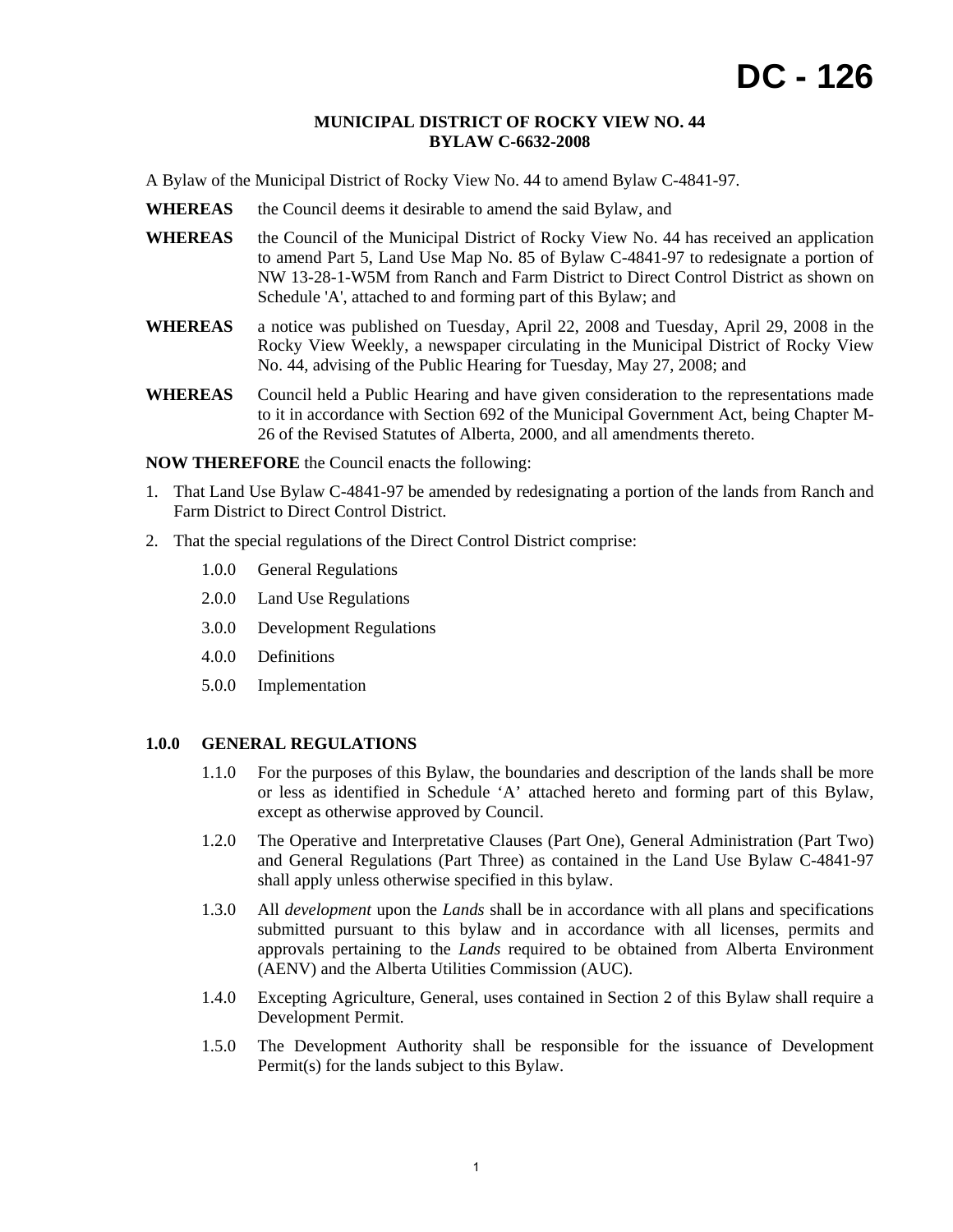1.6.0 Proposals for uses and subdivision beyond that provided by this Bylaw shall require an amendment to this Bylaw.

# **2.0.0 LAND USE REGULATIONS**

2.1.0 Purpose and Intent

The purpose and intent of this District is to provide for the construction and operation of a peak-power 120 MW Simple-Cycle Natural Gas Fired Power Generation Facility, with associated equipment and facilities.

- 2.2.0 List of Uses
	- 2.2.1 Agriculture, General
	- 2.2.2 Accessory Buildings
	- 2.2.3 Natural gas fired Simple-Cycle Power Plant
	- 2.2.4 Signs
- 2.3.0 Minimum Requirements
	- 2.3.1 Minimum yard setback from buildings and structures to the north and south boundary of Direct Control Bylaw: 15m.
	- 2.3.2 Minimum yard setback from buildings and structures to the west and east boundary of Direct Control Bylaw 15m.
	- 2.3.3 Minimum parcel size: 14.5 acres
- 2.4.0 Maximum Requirements
	- 2.4.1 Maximum Facility Capacities
		- a) Plant 120 MW (nominal)
	- 2.4.2 Maximum Height of Buildings/Structures
		- a) Power Plant and associated structures 15 meters (49.2 ft)
		- b) Exhaust Stacks  $32 \text{ m}$  (105 ft)
		- c) Substation Structures 32m (105 ft)
		- d) Accessory Buildings 15m (49.2 ft)
		- e) Fence 3 m (9.8 ft)

### **3.0.0 DEVELOPMENT REGULATIONS**

- 3.1.0 Development Permit Application Requirements
	- 3.1.1 An application for a Development Permit for the development of a *natural gas fired simple cycle power plant* shall be accompanied by the following information, (in addition to the requirements in Section 11 of the Land Use Bylaw) to the satisfaction of the Development Authority:
		- a) The *Applicant* has submitted evidence that all necessary licenses, permits and approvals required from the AUC, and AENV pertaining to development of the *Lands* have been obtained;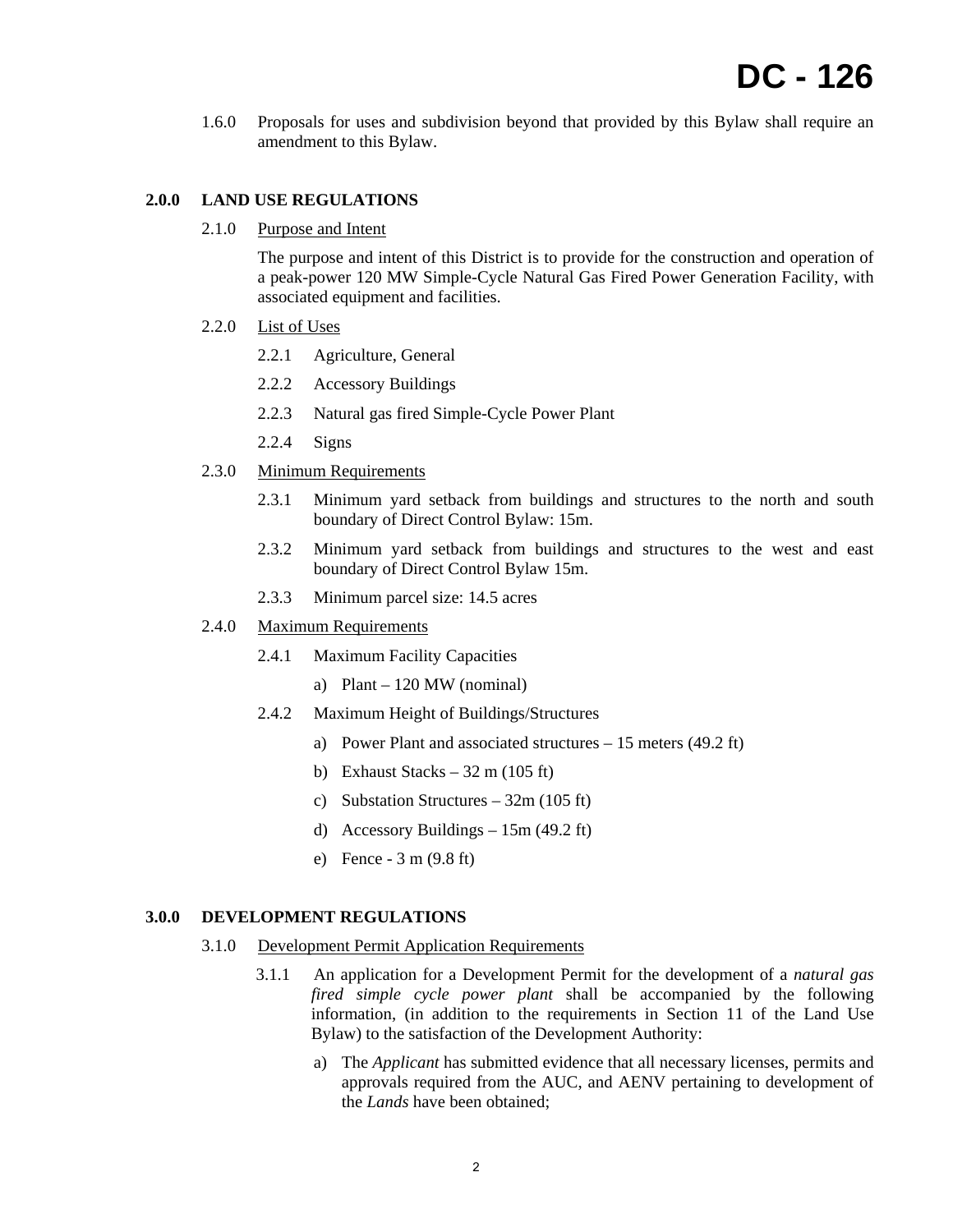# 3.2.0 Development Permit Regulations

- 3.2.1 Development Permits for any use of the *Lands* contemplated in Section 2.0.0 of this bylaw will be issued by the Development Authority upon satisfactory resolution of the following considerations:
	- a) Servicing
		- i. Potable Water for a drinking water source is to be supplied in accordance with the Guidelines for Canadian Drinking Water Quality, Health Canada. No ground water will be used as a source of potable water.
		- ii. Process Water for use in plant operations is to be supplied in accordance with AENV. No ground water will be used as a source for process water.
		- iii Septic Services a self-contained washroom facility is to be provided and vacuum pumped out periodically by a licensed hauler.
		- iv Stormwater The Owner is to provide a Stormwater Management Plan, prepared by a Qualified Professional licensed to practice in the Province of Alberta, in accordance with the M.D. of Rocky View Servicing Standards for Subdivision and Road Construction, as amended. Stormwater Management and Design must demonstrate adherence to the Nose Creek Watershed Management Plan. The Owner is to provide for the implementation of the recommendations of the Stormwater Management Plan and the registration of any overland drainage easements and/or restrictive covenants as determined by the Stormwater Management Plan, prior to the stripping and grading of any portion of the site, all to the satisfaction of the Municipality.
	- b) Access

The Applicant has satisfied site access requirements, to the satisfaction of Alberta Infrastructure and Transportation and the Municipality.

c) Construction Management

The *Applicant* shall submit a *Construction Management Plan* in form and substance satisfactory to the Municipality, which details, amongst other items, hours of operation, erosion, sedimentation, dust monitoring and emergency contact information, to the satisfaction of the Municipality.

d) Chemical and Waste Storage

No *development* of the *Lands* shall be permitted without and until the *Applicant* has prepared and submitted a Management Plan in form and substance satisfactory to the Municipality, for the handling and storage of hazardous or other waste materials proposed to be either generated from the *development* or brought on site.

- e) Landscaping
	- i. The Applicant has submitted a Landscaping Plan, as prepared by a Qualified Professional. The Landscaping Plan shall include the following: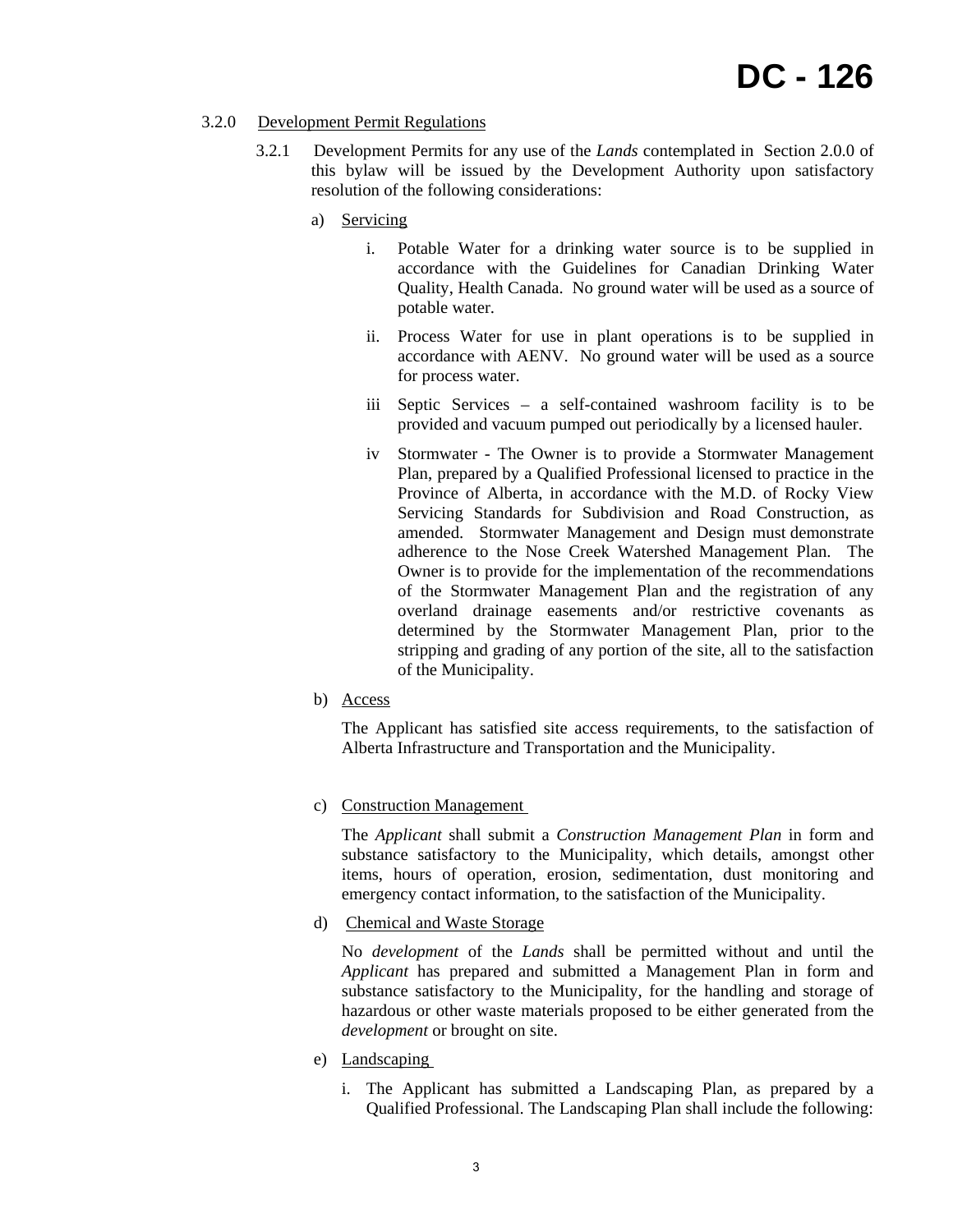- (a) boundaries and dimensions of the subject site;
- (b) site structures, parking areas, driveways and entrances;
- (c) location of all exterior lights on the site and their projected light patterns in relation to adjacent public roadways and residences;
- (d) location of new plant materials;
- (e) plant material list identifying the name, quantity and size of plant material;
- (f) all other proposed physical features, including berms, slopes, screening, fences, lighting, etc.
- (g) Identify the methods of irrigation and maintenance of landscaped areas, to the satisfaction of the Municipality.
- ii. Include a minimum of 5% of the site area for landscaping purposes including a 5m wide landscaping buffer around the perimeter of the site, which may include berming, fencing, planting materials, or other screening provisions.
- iii Trees and shrubs to be planted shall be hardy to the Calgary Region, and shall conform to the following criteria:
	- (a) evergreen shrubs shall be at least 40cm in height when planted, and deciduous shrubs shall be at least 60cm in height when planted.
	- (b) trees shall be at least 4.5cm caliper for deciduous trees and at least 2m in height for evergreen trees.
- iv. The number of trees and shrubs to be planted on site, will be proposed by the Qualified Professional, will consider regulatory requirements with respect to planting of vegetation around a Power Plant, and will be satisfactory to the Development Authority.
- v. As a condition of a Development Permit, an Irrevocable Letter of Credit may be required, up to a value of 150% of the estimated cost of landscaping not yet complete, to ensure that such landscaping is carried out with reasonable diligence. The condition of security being that:
	- (a) Occupancy (plant operation) is being requested prior to completion of the landscaping requirements.
	- (b) The Letter of Credit is to be released upon completion of landscaping, at the discretion of the Development Authority.
	- (c) The Landscaping shall be completed within one year of occupancy.
	- (d) If landscaping is not completed within one year of occupancy, the Municipality may use the security to complete the approved landscaping development.
- vi Landscaping is to be maintained over the life of the development, and any deceased vegetation will be replaced within 30 days or before June 30 of the next growing season.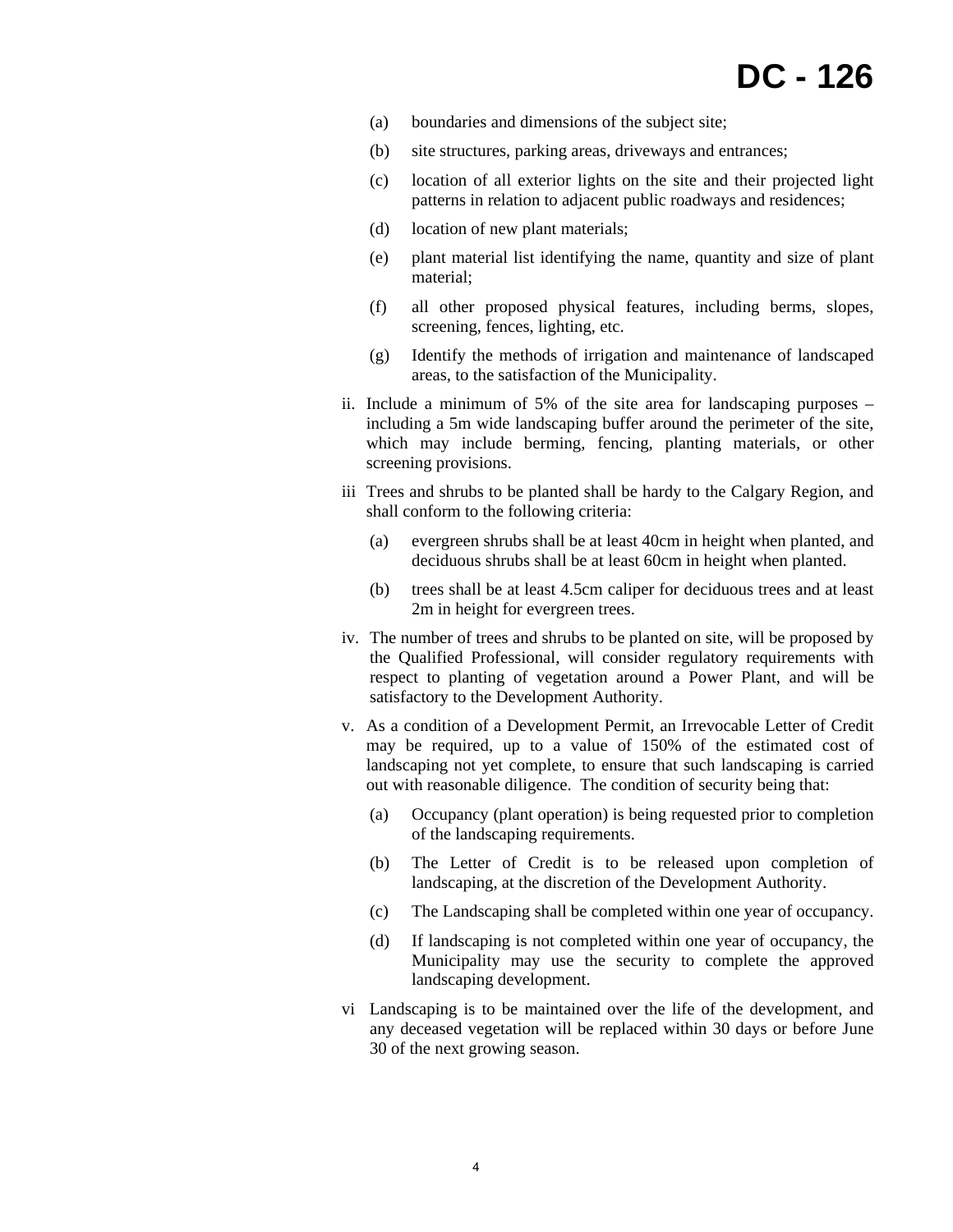f) Site Lighting

All outdoor lighting shall be in accordance with the Land Use Bylaw provisions – Section 27, Lighting of Sites/Developments.

g) Emergency Response Plan

The *Applicant* has submitted an Emergency Response Plan completed by a *Qualified Professional*, which details, among other things, response procedures for spill control, gas releases, mechanical/structural failures and fire, to the satisfaction of the Municipality;

#### **4.0.0 DEFINITIONS**

4.1.0 *Construction Management Plan* means:

a program of activities that details the site management of all construction activity including, but not limited to, the management of construction debris and dust, erosion, sedimentation and noise.

4.2.0 *Natural Gas Fired Simple Cycle Power Plant* – means:

a 120 Mega watt (nominal) peak-generation power plant and related facilities and equipment designed to generate electrical power for sale. The plant and related facilities and equipment may include the following:

- a) gas turbine generators (GTG's) (three nominal 40MW gas turbine generators with dry low emission systems and inlet evaporative cooling
- b) substation / switchyard
- c) electrical transmission towers
- d) transmission lines connecting the substation to the Altalink transmission facility
- e) maintenance services lay down area
- f) make-up water supply tank
- g) appurtenances that connect the above facilities and equipment
- h) electrical controls building
- i) utility and mechanical equipment building
- j) reciprocating engine
- k) air-cooled lube oil cooler
- l) treated water storage tank
- m) raw water storage tank
- n) chemical storage tank
- o) spare parts storage building
- p) water treatment trailer enclosure
- q) other structures or facilities directly associated with the operation of the plant.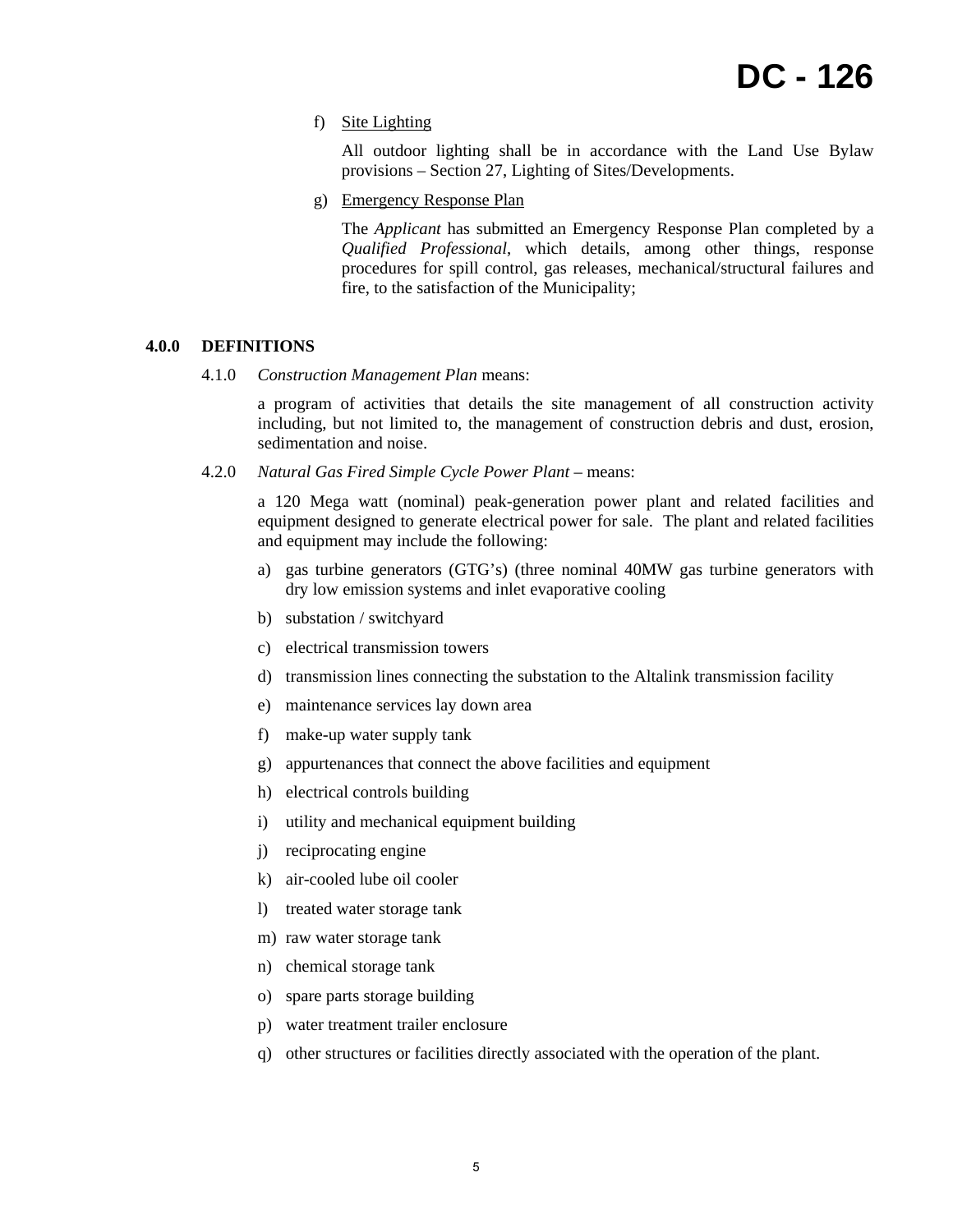4.3.0 *Qualified Professional* means:

an individual with specialized knowledge recognized by the Municipality and/or licensed to practice in the Province of Alberta. Examples of qualified professionals include, but are not limited to agrologists, engineers, geologists, hydrologists and surveyors.

4.4.0 All words and uses not defined in this section shall be defined as per Section 8 of Bylaw C4841-97.

# **5.0.0 IMPLEMENTATION**

5.1.0 This Bylaw comes into effect upon its third reading.

## **Division: 6 File: 08513003-2007-RV-511**

First reading passed in open Council, assembled in the City of Calgary, in the Province of Alberta, on Tuesday, April 15, 2008, on a motion by Deputy Reeve Boehlke.

Second reading passed in open Council, assembled in the City of Calgary, in the Province of Alberta, on Tuesday, June 10, 2008 on a motion by Deputy Reeve Boehlke.

Third reading passed in open Council, assembled in the City of Calgary, in the Province of Alberta, on Tuesday, June 10, 2008, on a motion by Councillor Rheubottom.

REEVE OR DEPUTY REEVE MUNICIPAL SECRETARY